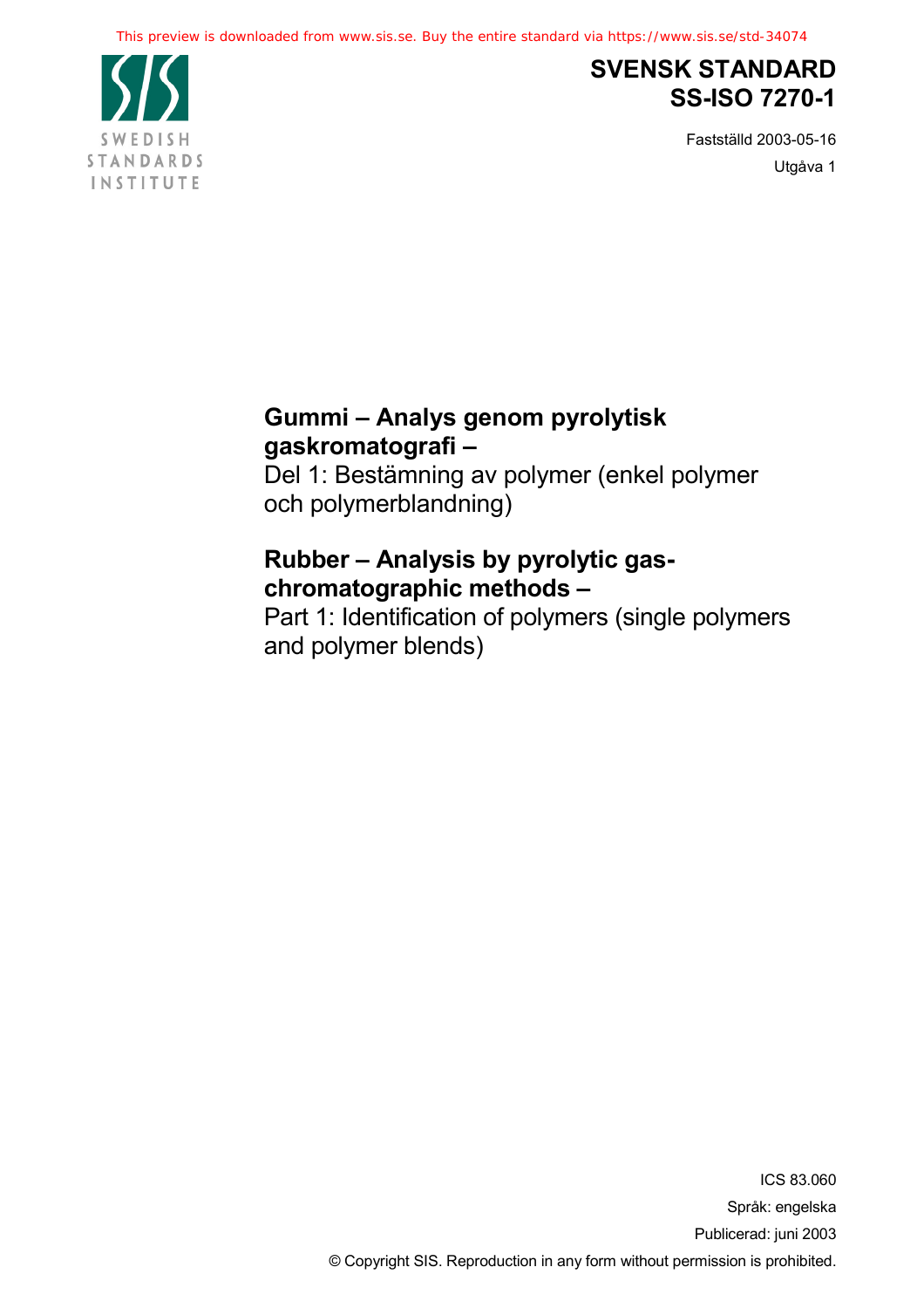Den internationella standarden ISO 7270-1:2003 gäller som svensk standard. Detta dokument innehåller den officiella engelska versionen av ISO 7270-1:2003.

Denna standard ersätter SS-ISO 7270, utgåva 1.

The International Standard ISO 7270-1:2003 has the status of a Swedish Standard. This document contains the official English version of ISO 7270-1:2003.

This standard supersedes the Swedish Standard SS-ISO 7270, edition 1.

Dokumentet består av 58 sidor.

Upplysningar om **sakinnehållet** i standarden lämnas av SIS, Swedish Standards Institute, tel 08 - 555 520 00.

Standarder kan beställas hos SIS Förlag AB som även lämnar **allmänna upplysningar** om svensk och utländsk standard. *Postadress*: SIS Förlag AB, 118 80 STOCKHOLM *Telefon*: 08 - 555 523 10. *Telefax*: 08 - 555 523 11 *E-post*: sis.sales@sis.se. *Internet*: www.sis.se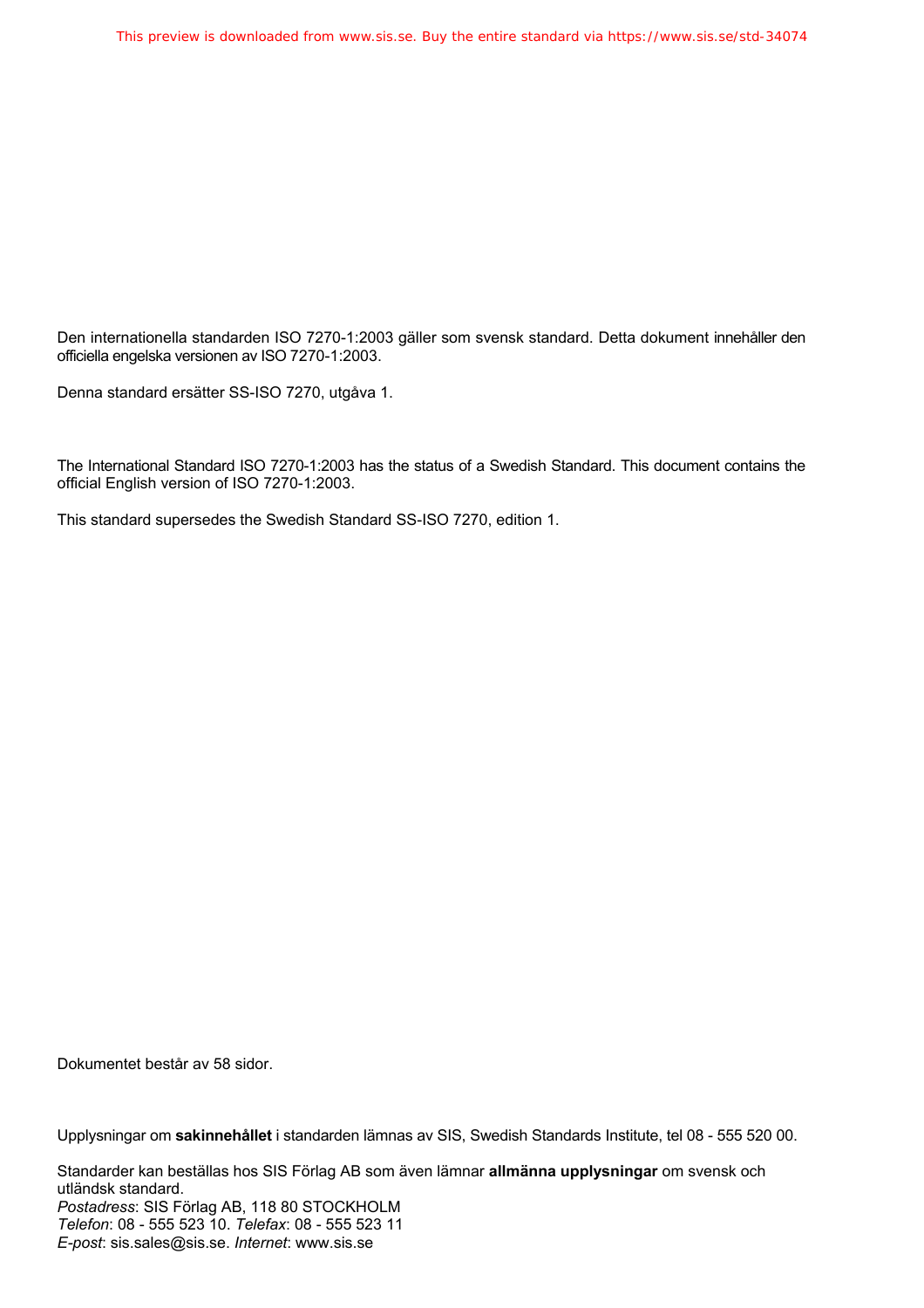## **Contents**

## Page

| 1            |                                                                                    |  |
|--------------|------------------------------------------------------------------------------------|--|
| $\mathbf{2}$ |                                                                                    |  |
| 3            |                                                                                    |  |
| 4            |                                                                                    |  |
| 5            |                                                                                    |  |
| 6            |                                                                                    |  |
| 7            |                                                                                    |  |
| 8            |                                                                                    |  |
| 9            |                                                                                    |  |
|              |                                                                                    |  |
|              | Table 2 – Recommended operating conditions for micro-furnace pyrolysis followed by |  |
|              | Table 3 - Recommended operating conditions for Curie-point pyrolysis followed by   |  |
|              | Table 4 – Recommended operating conditions for micro-furnace pyrolysis followed by |  |
|              | Table 5 – Recommended operating conditions for Curie-point pyrolysis followed by   |  |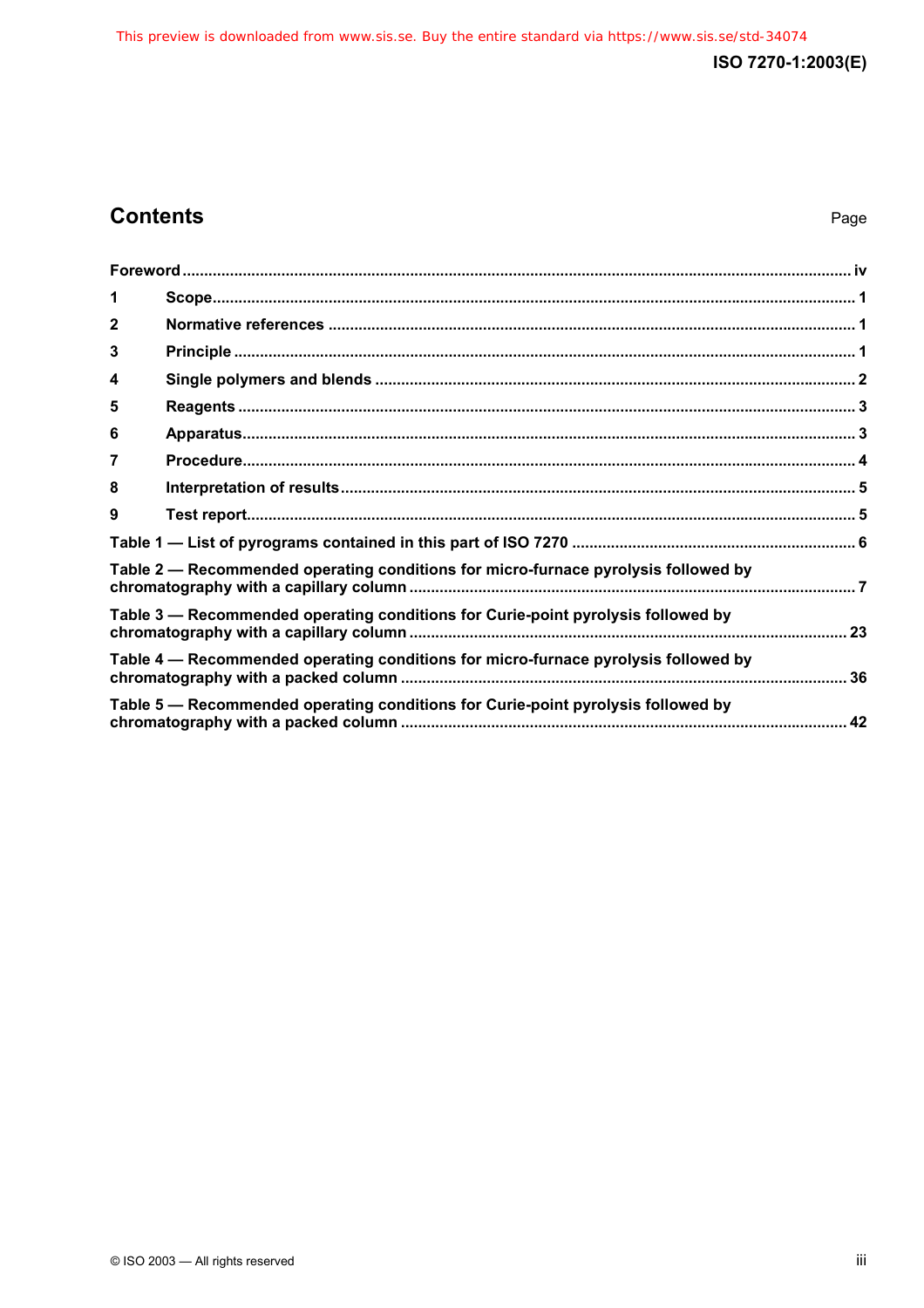## **Foreword**

ISO (the International Organization for Standardization) is a worldwide federation of national standards bodies (ISO member bodies). The work of preparing International Standards is normally carried out through ISO technical committees. Each member body interested in a subject for which a technical committee has been established has the right to be represented on that committee. International organizations, governmental and non-governmental, in liaison with ISO, also take part in the work. ISO collaborates closely with the International Electrotechnical Commission (IEC) on all matters of electrotechnical standardization.

International Standards are drafted in accordance with the rules given in the ISO/IEC Directives, Part 2.

The main task of technical committees is to prepare International Standards. Draft International Standards adopted by the technical committees are circulated to the member bodies for voting. Publication as an International Standard requires approval by at least 75 % of the member bodies casting a vote.

Attention is drawn to the possibility that some of the elements of this document may be the subject of patent rights. ISO shall not be held responsible for identifying any or all such patent rights.

ISO 7270 was prepared by Technical Committee ISO/TC 45, *Rubber and rubber products*, Subcommittee SC 2, *Testing and analyses*.

This part of ISO 7270 cancels and replaces ISO 7270:1987, which has been technically revised.

ISO 7270 consists of the following parts, under the general title *Rubber — Analysis by pyrolytic gaschromatographic methods*:

*Part 1: Identification of polymers (single polymers and polymer blends)* 

*Part 2: Determination of styrene/butadiene/isoprene ratio* 

At the time of publication of this part of ISO 7270, Part 2 was in preparation.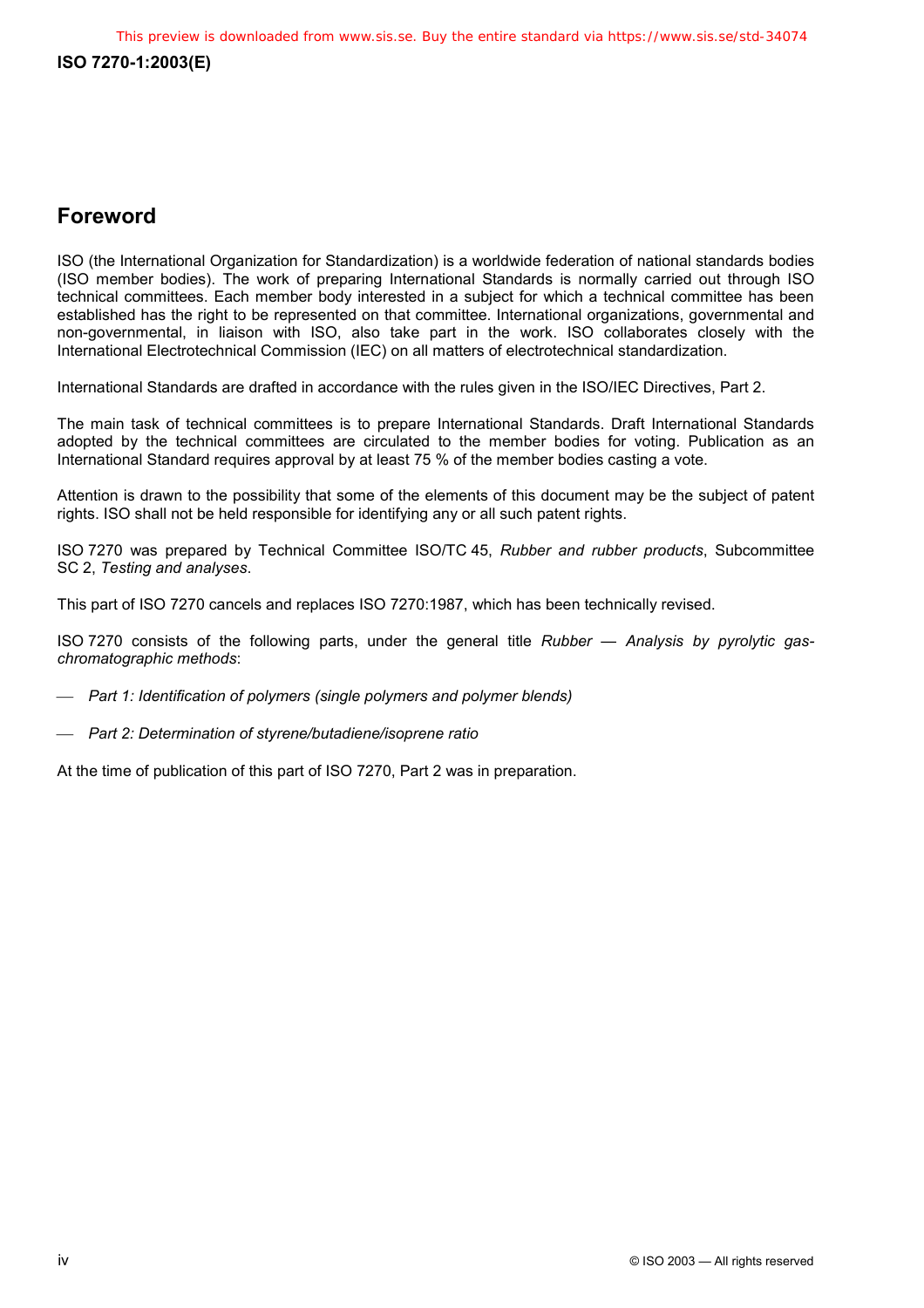# **Rubber — Analysis by pyrolytic gas-chromatographic methods —**

## Part 1: **Identification of polymers (single polymers and polymer blends)**

**WARNING — Persons using this part of ISO 7270 should be familiar with normal laboratory practice. This part of ISO 7270 does not purport to address all of the safety problems, if any, associated with its use. It is the responsibility of the user to establish appropriate safety and health practices and to ensure compliance with any national regulatory conditions.** 

## **1 Scope**

This part of ISO 7270 specifies a method for the identification of polymers, or blends of polymers, in raw rubbers and in vulcanized or unvulcanized compounds from pyrograms (pyrolysis-gas chromatographic patterns) obtained under the same conditions. This allows qualitative identification of single rubbers or blends, with exceptions discussed below. This part of ISO 7270 is not intended for quantitative analysis.

The method applies first and foremost to single polymers. When the pyrogram indicates a characteristic hydrocarbon, the method is also applicable to blends. For details, see Clause 4. The method may be also applicable to other types of polymer, but this must be verified by the analyst in each particular case.

NOTE The use of this part of ISO 7270 pre-supposes sufficient working knowledge of the principles and techniques of gas chromatography to enable the analyst to carry out the operations described and to interpret the results correctly.

## **2 Normative references**

The following referenced documents are indispensable for the application of this document. For dated references, only the edition cited applies. For undated references, the latest edition of the referenced document (including any amendments) applies.

ISO 1407:1992, *Rubber — Determination of solvent extract*

ISO 1629:1995, *Rubber and latices — Nomenclature*

## **3 Principle**

**3.1** Raw or vulcanized rubbers and/or their blends are pyrolysed and the pyrolysis products are subjected to gas-chromatographic analysis under predefined conditions. The chromatograms produced are referred to as pyrograms.

**3.2** Pyrograms are interpreted by comparison with reference pyrograms produced from the same rubbers and/or blends, prepared and analysed under the same conditions.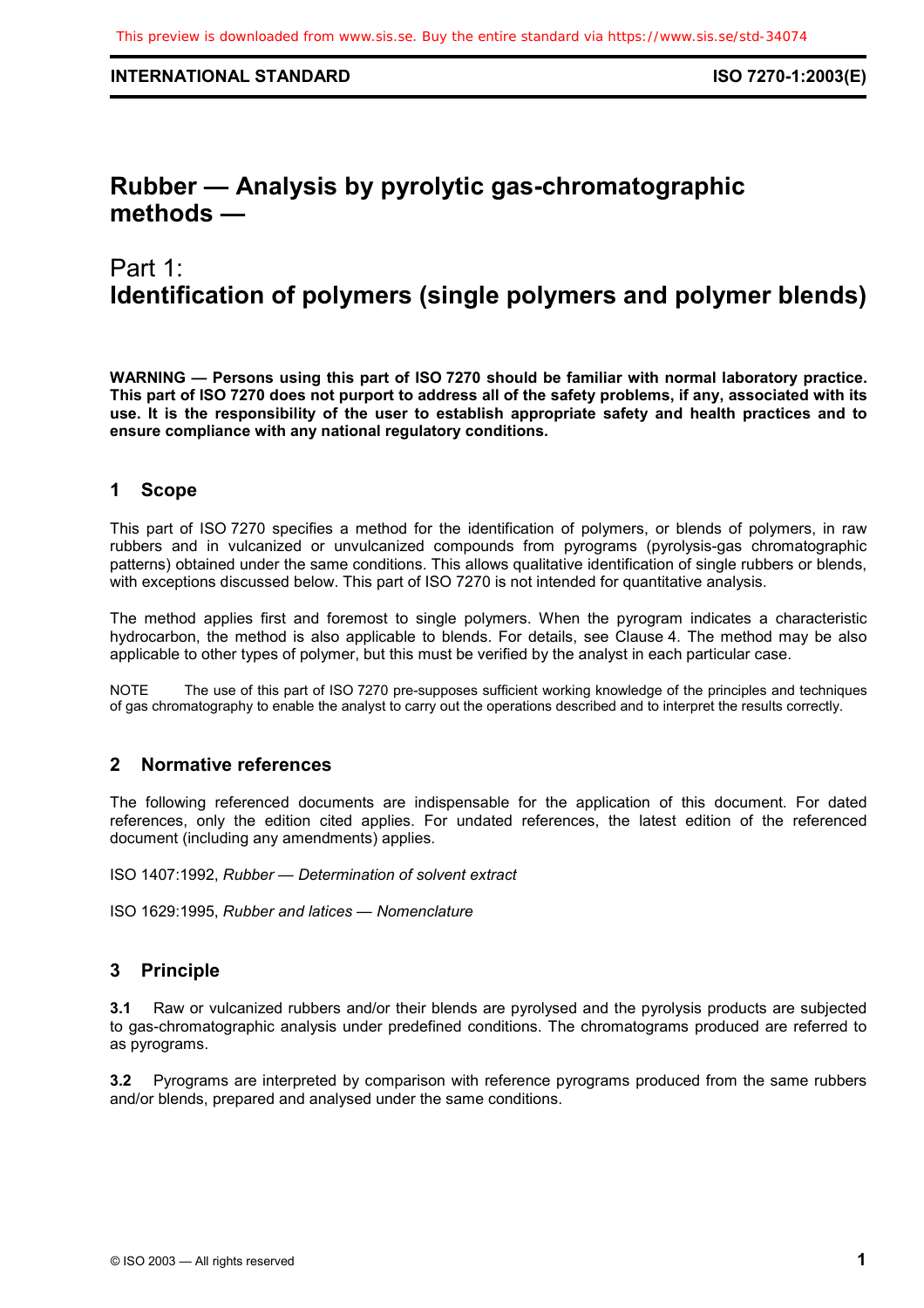**ISO 7270-1:2003(E)**  This preview is downloaded from www.sis.se. Buy the entire standard via https://www.sis.se/std-34074

## **4 Single polymers and blends**

#### **4.1 General**

The rubbers in the following listing are grouped in accordance with ISO 1629.

### **4.2 Group M**

a) Chlorinated polyethylene (CM) and chlorosulfonated polyethylene (CSM).

NOTE 1 The pyrogram will not differentiate between these chlorinated polyethylenes.

b) Ethylene-propylene copolymers (EPMs) and ethylene-propylene-diene terpolymers (EPDMs).

NOTE 2 The pyrogram can differentiate terpolymers from copolymers when the pyrogram indicates characteristic "diene" monomer pyrolysis products.

c) Acrylic rubbers (ACMs).

## **4.3 Group O**

Epichlorohydrin rubbers [homopolymer (CO), copolymer (ECO) and terpolymers].

NOTE The pyrogram will not differentiate betwen these various types of epichlorohydrin polymer.

## **4.4 Group Q**

Polysiloxanes.

#### **4.5 Group R**

a) Polybutadiene (BR).

NOTE 1 The pyrogram will not differentiate between polymers containing different proportions of isomers.

b) Polychloroprene (CR).

NOTE 2 The pyrogram will not differentiate between the various types of polychloroprene rubber, or polychloroprene rubber from other types of chlorinated rubber.

c) Isobutene-isoprene copolymer (IIR).

NOTE 3 The pyrogram will not differentiate butyl rubber from its halogenated forms or from isobutene.

d) Polyisoprene (NR or IR).

NOTE 4 The pyrogram will not differentiate natural from synthetic polyisoprenes.

e) Acrylonitrile-butadiene copolymer (NBR).

NOTE 5 In some cases, NBR can be differentiated from hydrogenated acrylonitrile-butadiene copolymer (HNBR). The pyrogram will not differentiate a single NBR from an NBR/BR blend or a blend of various types of NBR.

f) Styrene-butadiene copolymer (SBR).

NOTE 6 In some cases, block polymers can be differentiated from random polymers. The pyrogram will not differentiate a single SBR from an SBR/BR blend or a blend of various types of SBR.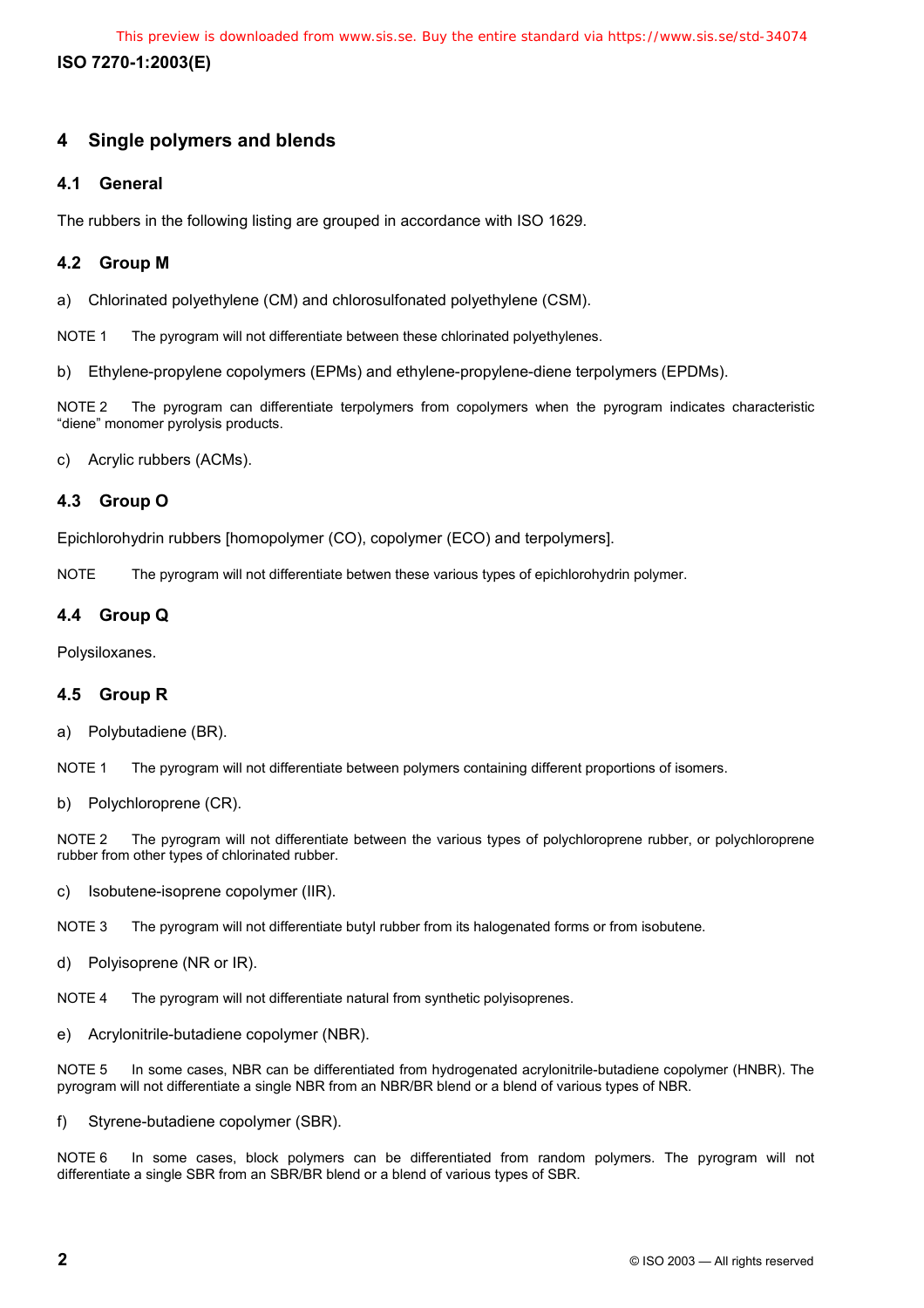## **4.6 Blends**

With the exception of blends containing both styrene-butadiene copolymer and polybutadiene, the method enables blends of the following polymers to be identified:

- a) polyisoprene (NR or IR);
- b) polybutadiene (BR);
- c) isobutene-isoprene copolymers (IIRs);
- d) styrene-butadiene copolymers (SBRs).

## **5 Reagents**

All reagents shall be of analytical grade.

#### **5.1 Solvents for extraction purposes**

The following solvents are suitable (see 7.2):

- **5.1.1 Acetone**.
- **5.1.2 Methanol**.
- **5.1.3 Methyl ethyl ketone**.
- **5.2 Carrier gas**
- **5.2.1 Nitrogen**.
- **5.2.2 Helium**.
- **5.3 Gas for flame-ionization detector:** hydrogen plus purified compressed air.

#### **6 Apparatus**

#### **6.1 Extraction apparatus**

As specified in ISO 1407.

#### **6.2 Pyrolysis/chromatography system**

#### **6.2.1 General**

The apparatus utilized to obtain pyrograms consists of four parts: the pyrolysis device, the gas chromatograph, the gas-chromatographic column and the data-handling equipment.

#### **6.2.2 Pyrolysis device**

The following types of electrically heated pyrolysis device are suitable:

#### **6.2.1.1 Micro-furnace,** with quartz tubes in which the test portion is pyrolysed.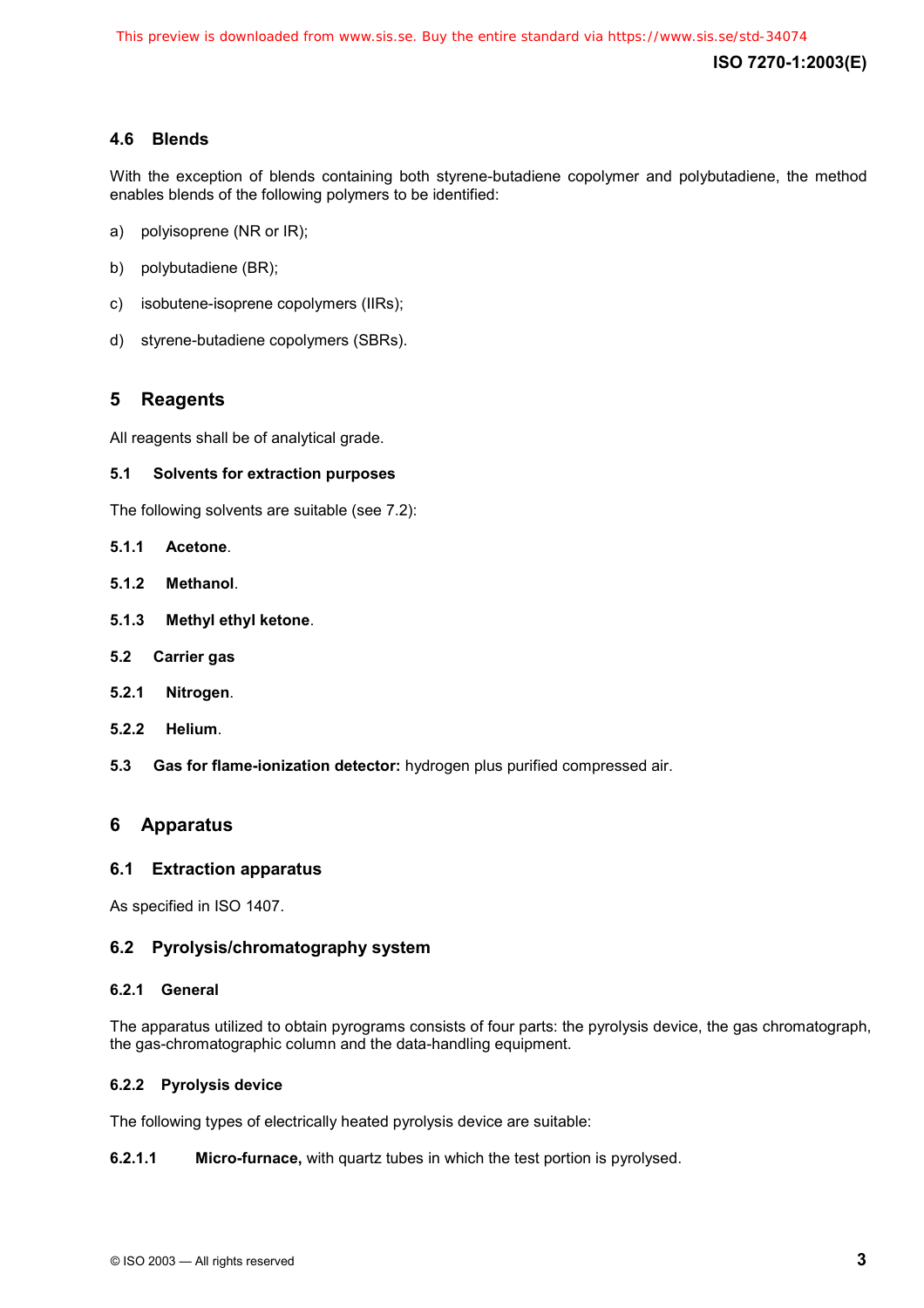**6.2.1.2 Curie-point pyrolyser,** with a holder (pyrolysis probe) containing ferromagnetic material which surrounds the test portion and is heated to the Curie-point temperature to pyrolyse the test portion.

**6.2.1.3 Platinum-filament pyrolyser,** with a holder (pyrolysis probe) containing a platinum filament which surrounds the test portion and is heated to pyrolyse the test portion.

#### **6.2.3 Gas chromatograph**

A wide variety of chromatographs using either a flame-ionization detector (FID) or a thermal conductivity detector (TCD) are suitable for use in this part of ISO 7270.

Selective detectors such as ECD (electron capture detector), FPD (flame photometric detector), FTD (flame thermionic detector), AED (atomic emission detector) can give useful information. For identification of pyrolysis products, a mass spectrometer detector can be utilized.

#### **6.2.4 Chromatographic columns**

A variety of column lengths and diameters and stationary and liquid phases are suitable for use in this part of ISO 7270, the main requirement being good resolution of the volatile pyrolysis products.

NOTE 1 Capillary columns with good separation efficiency are suitable, but not essential.

NOTE 2 Capillary columns containing non-polar polydimethylsiloxanes and partially modified (diphenyl-, cyanopropylphenyl- or other) semi-polar silicones are suitable.

NOTE 3 Usually, capillary columns require little evaluation, while it often is necessary to evaluate many conditions for polar and non-polar packed columns.

The conditions chosen will depend on the column used. Typical operating conditions for the gas chromatograph with both polar and non-polar columns can be found in Tables 1 to 5. Typical pyrograms obtained can be found in Figures 1 to 44.

#### **6.2.5 Data-handling equipment**

A recorder, an integrator or a computer data-analysis system may be used.

## **7 Procedure**

**7.1** Accurate comparison of the pyrogram of an unknown polymer with the reference is only possible under the same conditions.

**7.2** Extraction of test samples is recommended to remove additives which may interfere with the chromatographic separation. For oil-extended materials, extraction of the extender oil is essential otherwise this oil may cause serious interference in the pyrogram. Carry out the extraction following the general principles of either method A or method B in ISO 1407:1992. The chosen solvent shall not affect the polymer and shall remove as much of the additives as possible. After extraction, dry the test sample, as residual solvent may cause interference with the pyrolysis products (see 8.4).

**7.3** Take a test portion of mass appropriate to the apparatus used. Generally, this will be between 0,1 mg to 5 mg. For good reproducibility, the size of the test portion should be as small as practicable.

**7.4** Place the test portion in the pyrolysis device and pyrolyse. An appropriate pyrolysis temperature is 400 °C to 800 °C for a micro-furnace or Curie-point pyrolyser, and 800 °C to 1 200 °C for a platinum-filament pyrolyser.

**7.5** Record the pyrogram for comparison with the pyrogram of a known polymer or polymer blend obtained under the same conditions.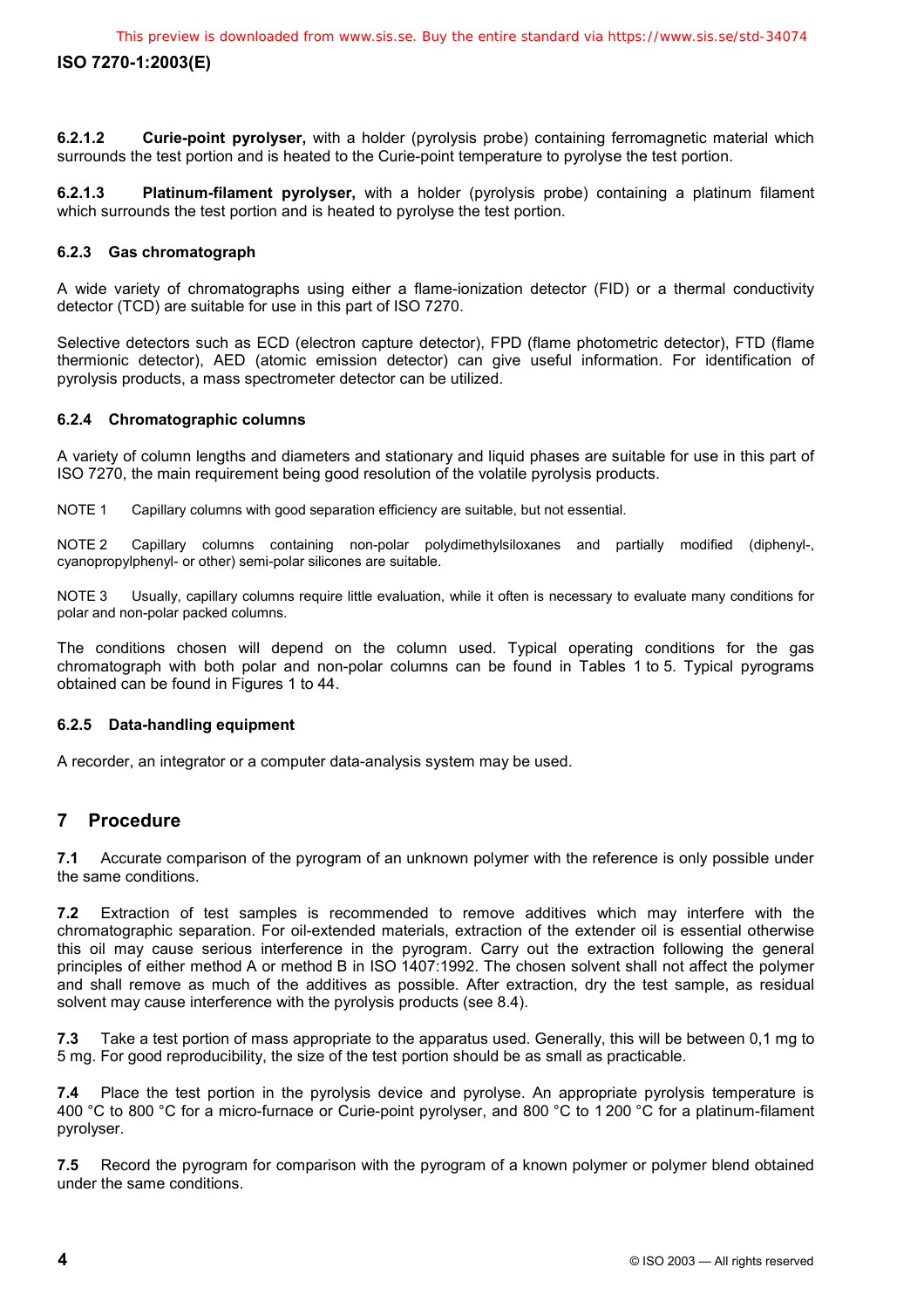## **8 Interpretation of results**

**8.1** Each polymer will be characterized by the retention times of its main peaks. Some polymers produce characteristic hydrocarbons and their identification is relatively easy. Examples of this type are as follows:

- a) polyisoprene, which yields mainly isoprene and dipentene (isoprene dimer);
- b) styrene-butadiene copolymers, which yield mainly butadiene, 4-vinyl-1-cyclohexene (butadiene dimer) and styrene;
- c) polybutadiene, which yields mainly butadiene and 4-vinyl-1-cyclohexene (butadiene dimer);
- d) isobutene-isoprene copolymers, which yield mainly isobutene.

**8.2** Some polymers do not yield characteristic hydrocarbons, and careful inspection of the pyrogram is required. Supplementary tests, such as those for halogen and nitrogen, may be an aid to more definite identification.

**8.3** The characteristic hydrocarbons in the unknown polymer are identified by comparison of retention times for a known blend of polymer, or by direct injection of the pure hydrocarbon into the chromatograph. Results may be tabulated for ready reference.

**8.4** The analyst should be aware of additives which may not be extractable and which may or may not affect the chromatographic pattern.

## **9 Test report**

The test report shall contain the following information:

- a) all details necessary for full identification of the sample analysed;
- b) the type of pyrolysis device used;
- c) the pyrolysis temperature;
- d) the gas-chromatographic conditions used;
- e) the data-handling equipment used;
- f) the polymer or polymer blend found in the sample.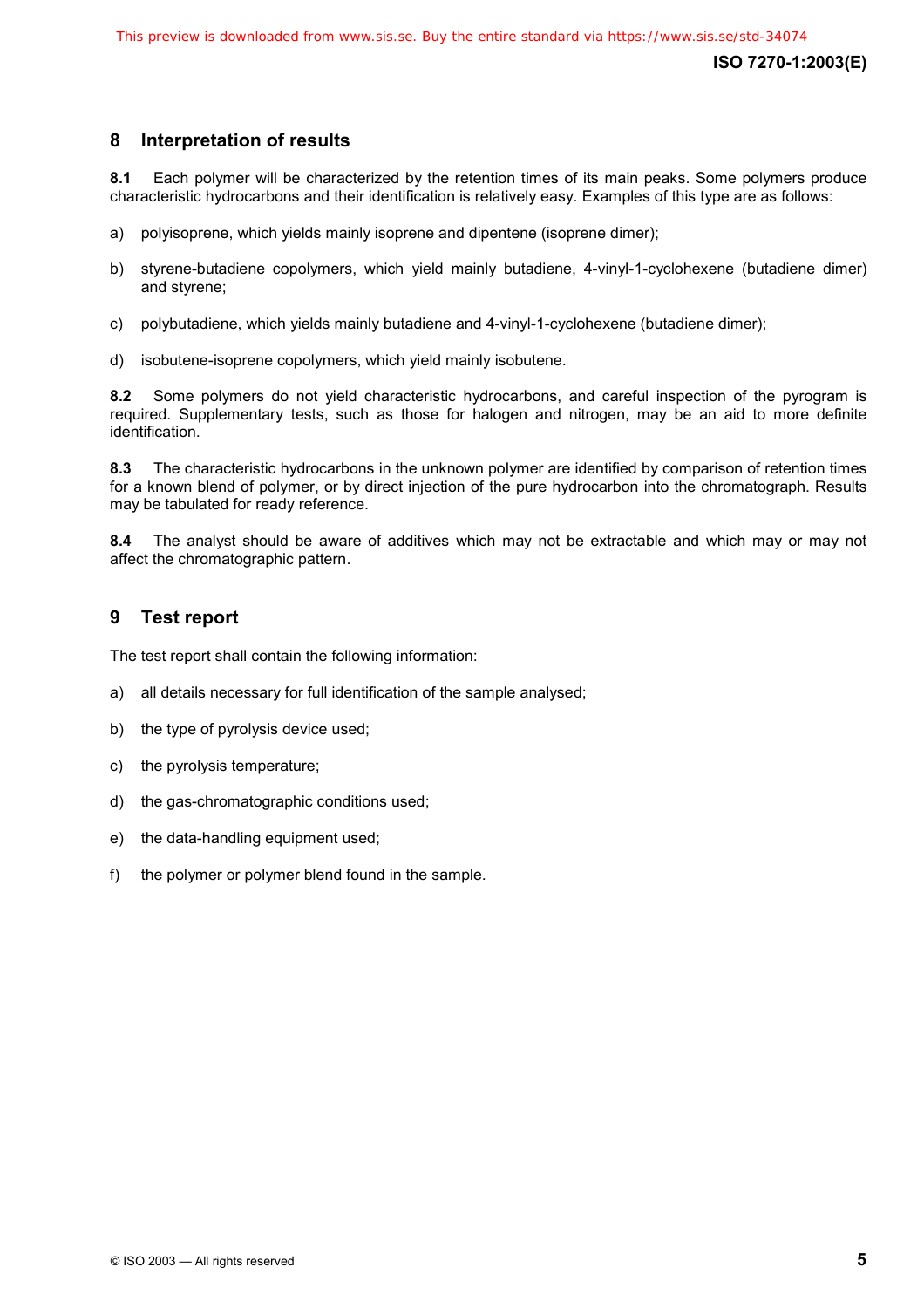|                | Rubber (example)                                  | Number of figure                  |                                   |                        |                               |  |  |
|----------------|---------------------------------------------------|-----------------------------------|-----------------------------------|------------------------|-------------------------------|--|--|
| Group          |                                                   | Micro-<br>furnace                 | <b>Curie point</b>                | Micro-<br>furnace      | <b>Curie point</b>            |  |  |
|                |                                                   | Semi-polar<br>capillary<br>column | Semi-polar<br>capillary<br>column | Polar packed<br>column | Non-polar<br>packed<br>column |  |  |
| <b>Group M</b> |                                                   |                                   |                                   |                        |                               |  |  |
| <b>CM</b>      | Chlorinated polyethylene                          | 1                                 |                                   |                        |                               |  |  |
| <b>CSM</b>     | Chlorosulfonated polyethylene                     | 2                                 | 16                                |                        | 33                            |  |  |
| <b>EPM</b>     | Ethylene-propylene copolymer                      | 3                                 |                                   |                        |                               |  |  |
| <b>EPDM</b>    | Ethylene-propylene-diene terpolymer               | 4                                 | 17                                |                        | 34                            |  |  |
| <b>ACM</b>     | Acrylic rubber                                    | 5                                 | 18                                | 28                     | 35                            |  |  |
| Group O        |                                                   |                                   |                                   |                        |                               |  |  |
| CO             | Epichlorohydrin rubber                            | 6                                 | 19                                |                        | 36                            |  |  |
| <b>Group Q</b> |                                                   |                                   |                                   |                        |                               |  |  |
|                | Polysiloxanes                                     | $\overline{7}$                    | 20                                |                        | 37                            |  |  |
| <b>Group R</b> |                                                   |                                   |                                   |                        |                               |  |  |
| <b>BR</b>      | Polybutadiene                                     | 8                                 | 21                                |                        | 38                            |  |  |
| <b>CR</b>      | Polychloroprene                                   | 9                                 | 22                                | 29                     | 39                            |  |  |
| <b>IIR</b>     | Isobutene-isoprene copolymer                      | 10                                | 23                                |                        | 40                            |  |  |
|                | Halogenated isobutene-isoprene copolymer          | 11                                |                                   |                        |                               |  |  |
| NR or IR       | Polyisoprene                                      | 12                                | 24                                | 30                     | 41                            |  |  |
| <b>NBR</b>     | Acrylonitrile-butadiene copolymer                 | 13                                | 25                                | 31                     | 42                            |  |  |
| <b>HNBR</b>    | Hydrogenated acrylonitrile-butadiene<br>copolymer | 14                                | 26                                |                        | 43                            |  |  |
| <b>SBR</b>     | Styrene-butadiene copolymer                       | 15                                | 27                                | 32                     | 44                            |  |  |

## **Table 1 — List of pyrograms contained in this part of ISO 7270**